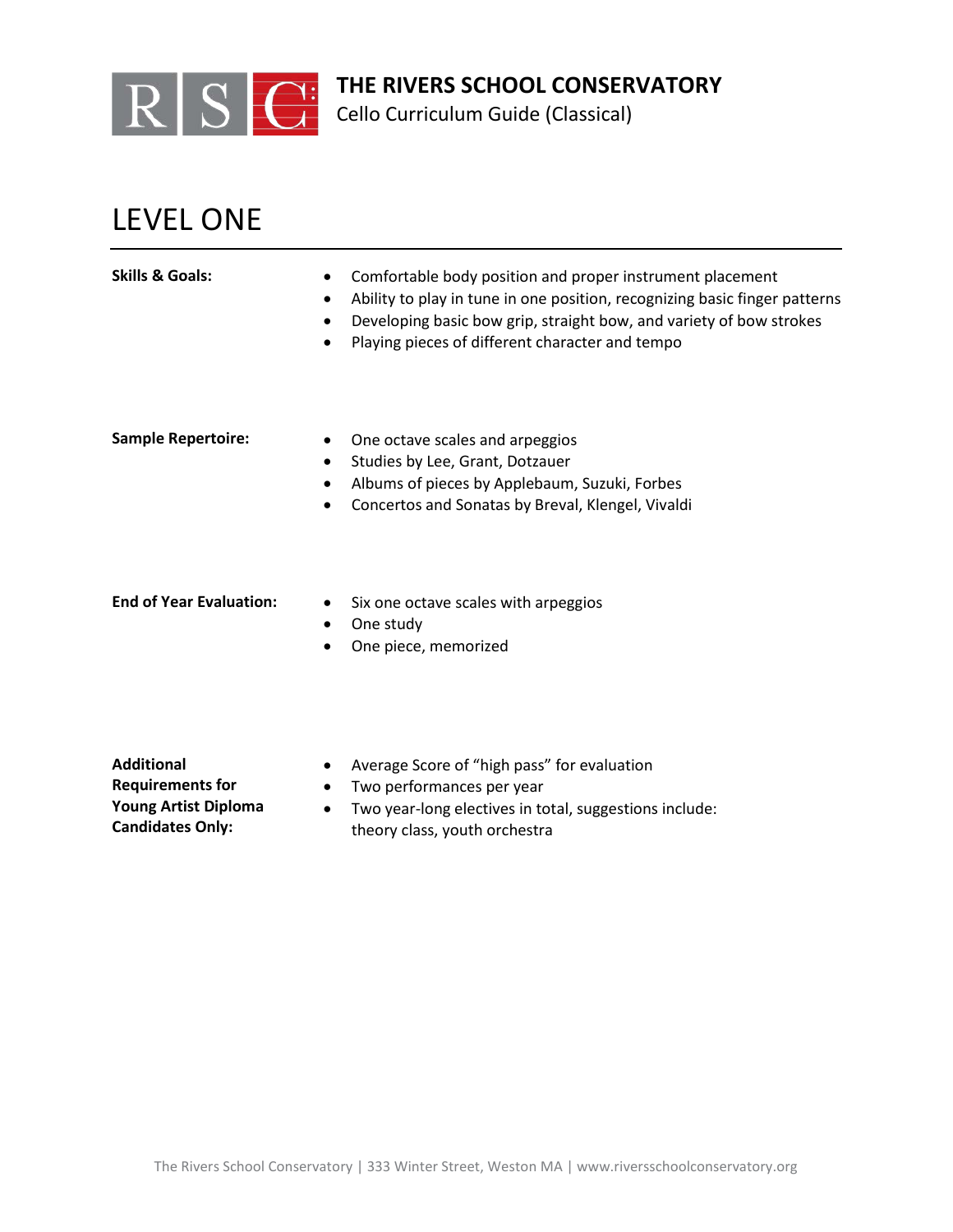

Cello Curriculum Guide (Classical)

## LEVEL TWO

| Skills & Goals:                | Secure and flexible body position<br>$\bullet$<br>Mastering positions 1 through 4 and proper shifting<br>$\bullet$<br>Vibrato on long notes, simple double stops and chords<br>$\bullet$<br>Consistent bow grip, comfortable string crossing and bow distribution<br>$\bullet$<br>Variety of phrasing and dynamics |
|--------------------------------|--------------------------------------------------------------------------------------------------------------------------------------------------------------------------------------------------------------------------------------------------------------------------------------------------------------------|
| <b>Sample Repertoire:</b>      | Two octave Scales and arpeggios<br>Studies by Schroeder, Mooney, Deak<br>$\bullet$<br>Pieces by Bach, Squire, Saint-Saens<br>$\bullet$<br>Concertos by Golterman, CPE Bach<br>Sonatas by Marcello, Eccles, Romberg                                                                                                 |
| <b>End of Year Evaluation:</b> | Six two octave scales and arpeggios<br>$\bullet$<br>One study<br>$\bullet$<br>Two contrasting pieces, one of which needs to be memorized                                                                                                                                                                           |

**Additional Requirements for Young Artist Diploma Candidates Only:**

- Average score of "high pass" for evaluation
- Three performances per year
- Three year-long electives in total, suggestions include: Theory Class, Chamber Music, Youth Orchestra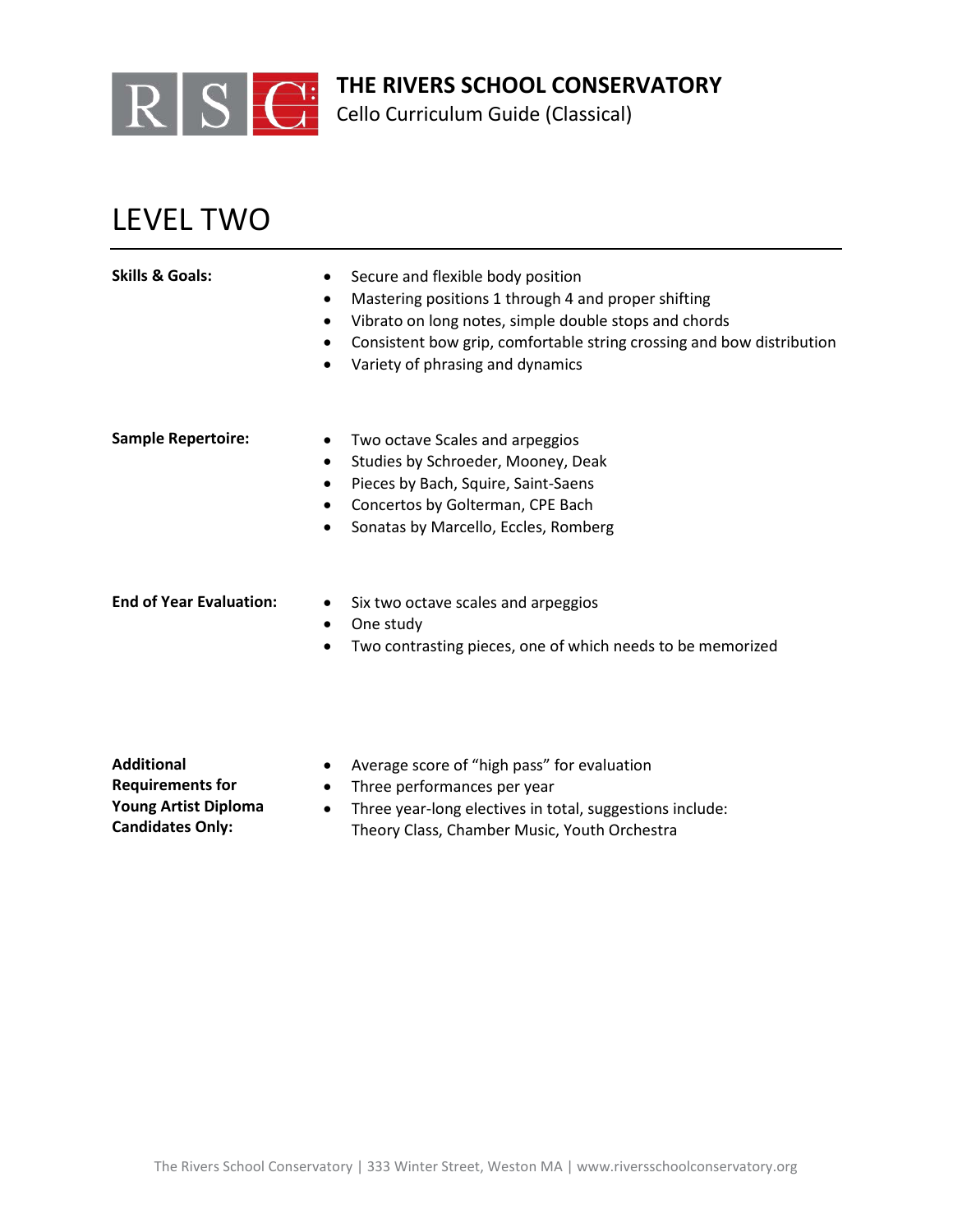

Cello Curriculum Guide (Classical)

## LEVEL THREE

| <b>Skills &amp; Goals:</b> | Balance body position, ability to recognize and avoid tension<br>$\bullet$<br>Ability to shift to higher positions<br>٠<br>Consistent vibrato, comfortable double stops and chords |
|----------------------------|------------------------------------------------------------------------------------------------------------------------------------------------------------------------------------|
|                            | Variety of bowings, including off the string<br>٠<br>Playing with more expression and making more stylistic choices                                                                |
| <b>Sample Repertoire:</b>  | 3 octave scales<br>$\bullet$                                                                                                                                                       |
|                            | Studies by Dotzauer, Piatti<br>$\bullet$<br>Pieces by Dvorak, Rachmaninov, Popper<br>٠                                                                                             |
|                            | Concertos by Haydn, Kabalevsky<br>٠                                                                                                                                                |
|                            | Sonatas by Corelli, Kodaly, Vivaldi<br>٠                                                                                                                                           |
|                            |                                                                                                                                                                                    |
|                            |                                                                                                                                                                                    |

- **End of Year Evaluation:** Six three octave scales and arpeggios
	- One study
	- Two contrasting pieces, one of which should be memorized

**Additional Requirements for Young Artist Diploma Candidates Only:**

- Average score of "high pass" for evaluation
- Three performances per year
- Three year-long electives in total, suggestions include: Theory Class, Chamber Music, Youth Orchestra